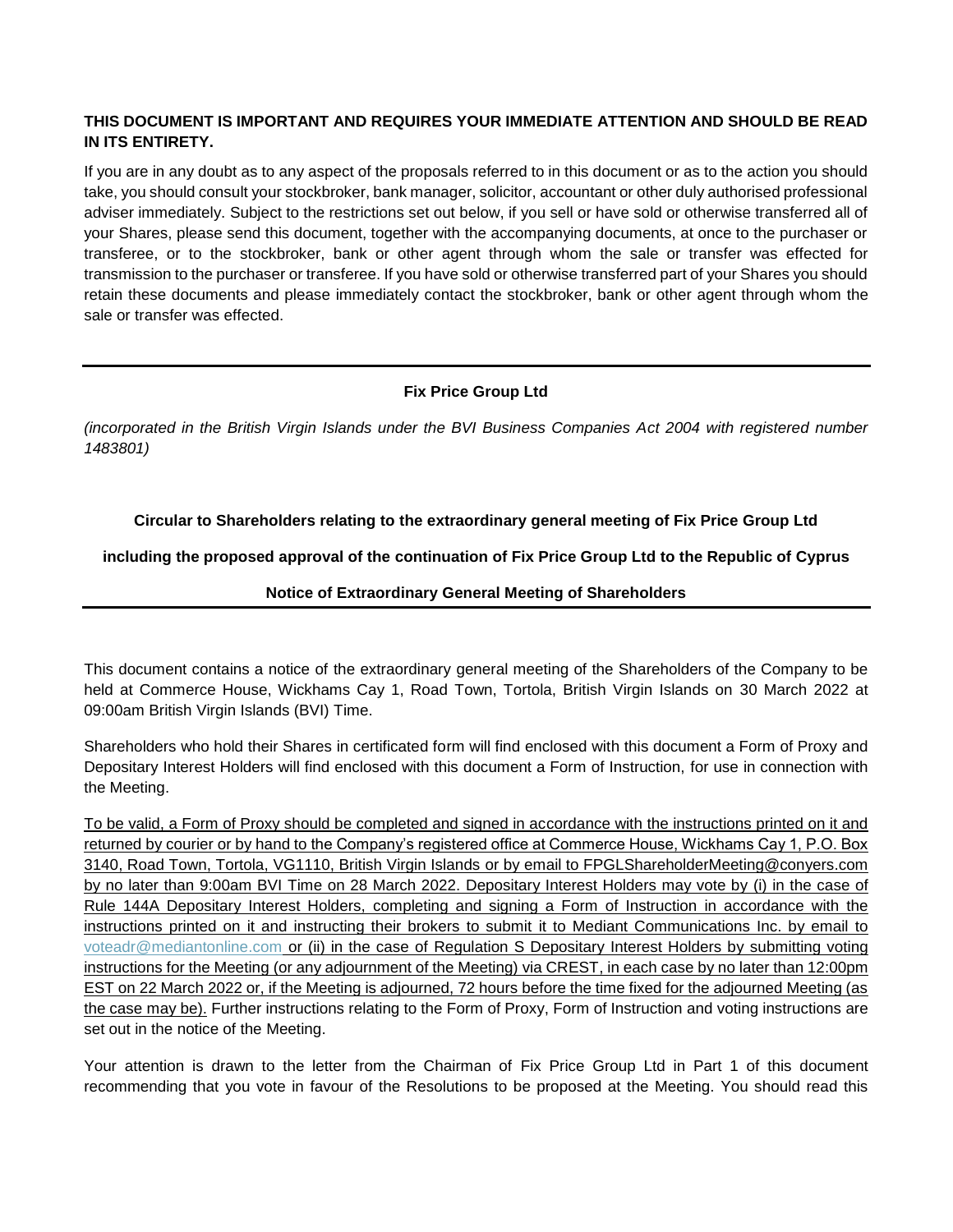document in its entirety and consider whether to vote in favour of the Resolutions in light of the information contained in this document.

#### **PART 1**

#### **LETTER FROM THE CHAIRMAN**

#### **Fix Price Group Ltd**

*(incorporated in the British Virgin Islands under the BVI Business Companies Act 2004 with registered number 1483801)*

Dmitry Nikolaevich Kirsanov Alexander Anatolievich Tynkovan Gregor William Mowat Elena Titova Alexey Makhnev Sergei Aleksandrovich Lomakin Artem Karenovich Khachatryan

*Directors: Registered Office:*

Commerce House Wickhams Cay I Road Town Tortola VG1110 British Virgin Islands

#### **To the Shareholders of the Company**

28 February 2022

Dear Shareholder,

#### 1. **Background**

- 1.1 On 25 February 2022, the board of directors (the "**Board**") of Fix Price Group Ltd (the "**Company**") approved a change in the Company's jurisdiction of incorporation from the British Virgin Islands to the Republic of Cyprus as a public limited liability company (the "**Continuation**"). The Continuation will be implemented by way of a discontinuance under Section 184 of the BVI Business Companies Act, 2004, as amended (the "**BVI Companies Act**"), and a continuation under sections 354B-354I of The Companies Law of The Republic of Cyprus (the "**Cyprus Companies Law**").
- 1.2 Upon the Continuation, all issued and outstanding ordinary shares in the Company will convert into an equal number of ordinary shares of the Company under the Cyprus Companies Law.
- 1.3 It is a requirement of the laws of the Republic of Cyprus that each share in the Company has a par value. However, the ordinary shares in the Company currently have no par value. Accordingly, it is proposed that the memorandum and articles of association of the Company be amended such that immediately before a continuation of the Company into the Republic of Cyprus, each ordinary share of the Company shall automatically convert into an ordinary share of EUR 0.001 par value.
- 1.4 Global depositary receipts ("**GDRs**") representing ordinary shares of the Company are currently (i) listed on the standard listing segment of the Financial Conduct Authority's (the "**FCA**") official list and admitted to trading on the London Stock Exchange plc's ("**LSE**") market for listed securities; and (ii) admitted to trading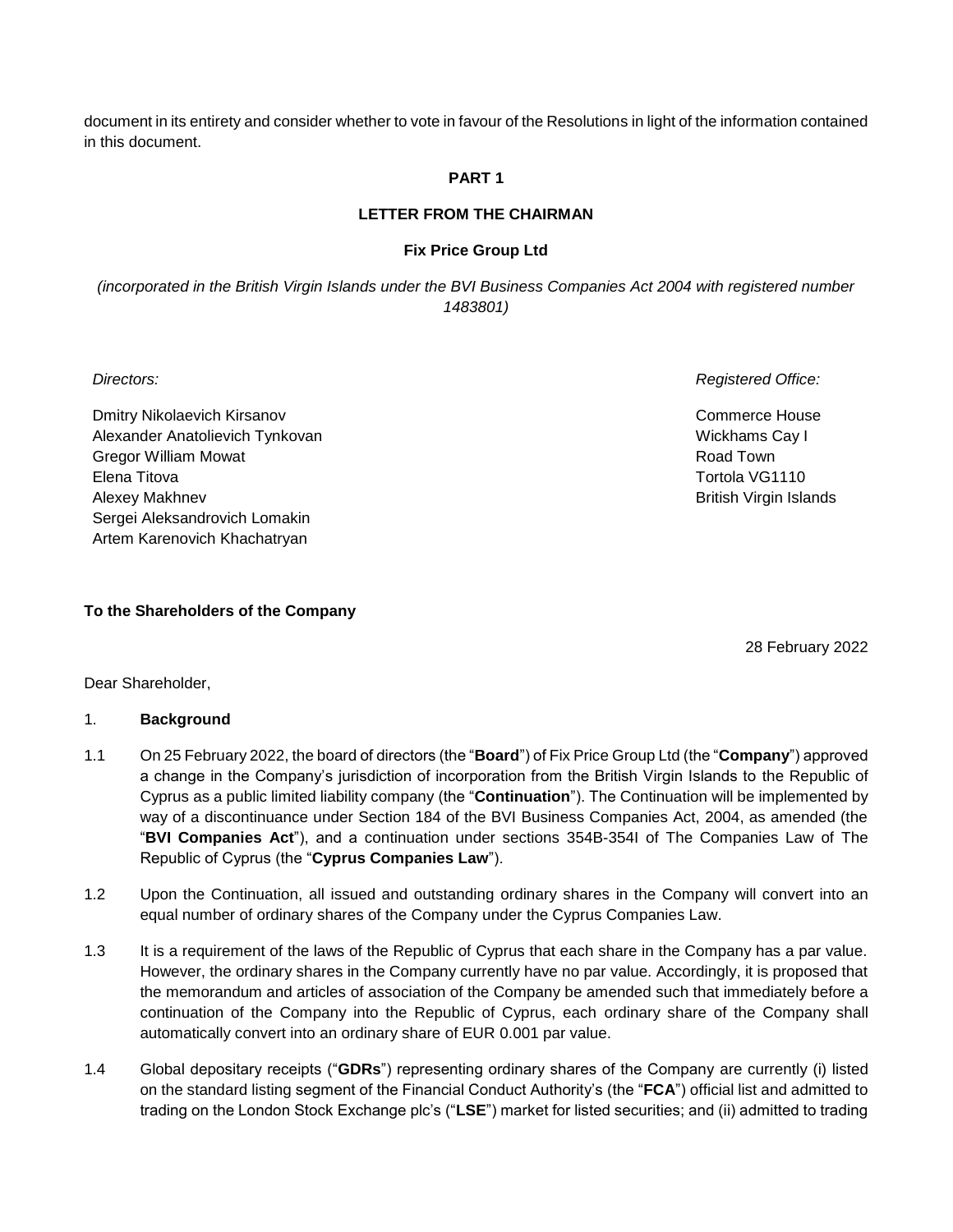on Public Joint-Stock Company "Moscow Exchange MICEX-RTS" ("**MOEX**") (together the "**Listings**"). The consent of MOEX has been obtained in relation to the Continuation and the LSE and the FCA have confirmed that no consent is required in this regard. The Continuation will **not** affect the Listings.

- 1.5 Each GDR represents an interest in one ordinary share of the Company. Following the Continuation each GDR will represent one ordinary share of the Company under the Cyprus Companies Law.
- 1.6 The Continuation will **not** affect the number of shares or GDRs you hold in the Company.
- 1.7 To effect the Continuation, the Company intends to file a notice of continuation out of the British Virgin Islands with the British Virgin Islands Registrar of Corporate Affairs and file an application for continuation as a public limited liability company to the Republic of Cyprus with the Registrar of Companies of Cyprus, pursuant to which the Company will be redomiciled and continue as a company under the laws of the Republic of Cyprus. In connection with the Continuation, the Company will adopt new memorandum and articles of association under the laws of the Republic of Cyprus (the "**Cyprus Articles**") to be effective upon the Continuation.
- 1.8 The shareholders of the Company (the "**Shareholders**") are being asked to approve the Continuation and the Cyprus Articles which will, among other things, govern the rights of Shareholders upon the Continuation. While it is intended that the Cyprus Articles will substantially replicate the provisions of the memorandum and articles of association of the Company (the "**BVI Articles**"), there are certain differences between the terms of the BVI Articles and British Virgin Islands law, on the one hand, and the Cyprus Articles and Cypriot law, on the other hand.
- 1.9 A summary of the key differences is set-out in Part 2 of this Circular. A copy of the proposed form the Cyprus Articles are also enclosed.

## 2. **Extraordinary General Meeting**

- 2.1 A notice convening the Extraordinary General Meeting of the Shareholders of the Company at Commerce House, Wickhams Cay 1, Road Town, Tortola, British Virgin Islands at 09:00am BVI Time on 30 March 2022 is set out at the end of this Circular. The Extraordinary General Meeting is being convened for the purposes of considering and, if thought fit, approving the Continuation and the Cyprus Articles. The full text of the resolutions to be passed (the "**Resolutions**") is set out in the notice at the end of this Circular.
- 2.2 Although neither BVI law nor the BVI Articles provide for the concept of a "special resolution", it is a requirement of Cyprus law that the Resolutions be passed by a majority of not less than 75% of the members entitled to vote at the Extraordinary General Meeting.

## 3. **Covid-19 pandemic**

- 3.1 Given the ongoing Covid-19 global pandemic, the Board has determined pursuant to article 12.13 of the BVI Articles that it is prudent for the health and safety of the participants that physical attendance at the extraordinary general meeting not be permitted. The Board strongly encourages Shareholders to vote on the Resolutions by submitting a proxy in accordance with the instructions below.
- 3.2 If a Shareholder wishes to attend the Meeting by electronic means (namely Teams video conference), please complete and submit the registration form set out at Appendix A of this document in accordance with the instructions set out therein. Upon registration, instructions for how to join the Teams video conference will be emailed to you.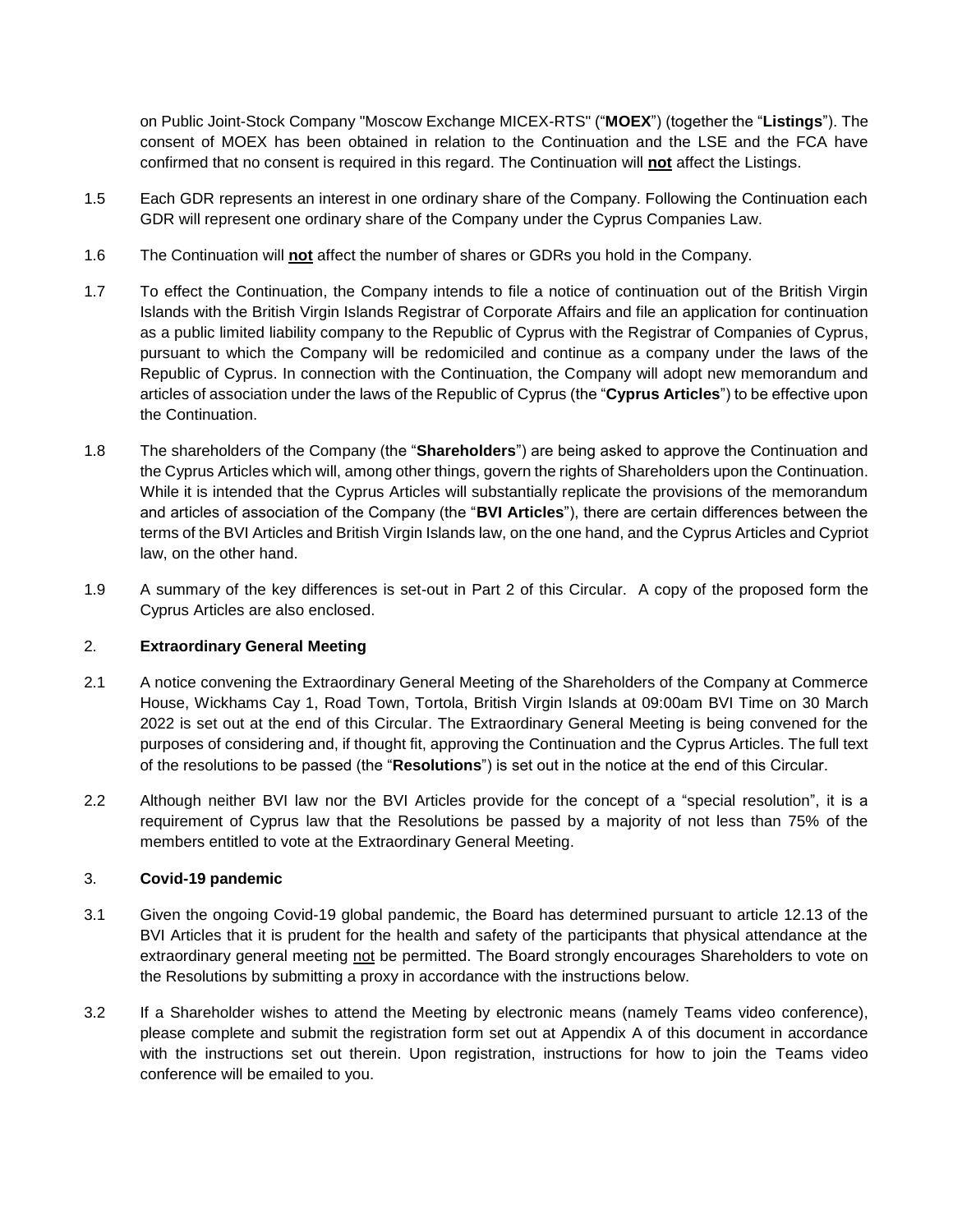## 4. **Action to be taken**

- 4.1 Shareholders who hold their Shares in certificated form will find enclosed with this circular a form of proxy for use at the Meeting or at any adjournment thereof (the "**Form of Proxy**"). The Form of Proxy should be completed in accordance with the instructions printed on it and returned by courier or by hand as soon as possible, to the Company's registered office at Commerce House, Wickhams Cay 1, P.O. Box 3140, Road Town, Tortola, VG1110, British Virgin Islands or by email to [FPGLShareholderMeeting@conyers.com.](mailto:FPGLShareholderMeeting@conyers.com) Forms of Proxy, duly completed by Shareholders holding Shares in certificated form, must reach the Company's registered office no later than 9:00am BVI Time on 28 March 2022 or, if the Meeting is adjourned, 48 hours before the time fixed for the adjourned Meeting (as the case may be).
- 4.2 Holders ("**Depositary Interest Holders**") of depositary interests in the Shares ("**Depositary Interests**") may vote as follows, in each case by no later than 12:00pm EST on 22 March 2022 or, if the Meeting is adjourned, 72 hours before the time fixed for the adjourned Meeting (as the case may be):
	- (a) in the case of Rule 144A Depositary Interest Holders, by completing and signing a form of instruction in the form enclosed with this circular (the "**Form of Instruction**") in accordance with the instructions printed on it and instructing their brokers to submit it to Mediant Communications Inc. by email to [voteadr@mediantonline.com;](mailto:voteadr@mediantonline.com) and
	- (b) in the case of Regulation S Depositary Interest Holders, by following the procedures described in the CREST manual. CREST personal members or other CREST sponsored members (and those CREST members who have appointed a voting service provider(s)) should refer to their CREST sponsor or voting services provider(s), who will be able to take the appropriate action on their behalf.

Should a Depositary Interest Holder have any questions regarding the applicable voting procedures they should contact the Depositary at [olena.smirnova@bnymellon.com](mailto:olena.smirnova@bnymellon.com) and [adrproxy@bnymellon.com.](mailto:adrproxy@bnymellon.com)

- 4.3 Shareholders who wish to attend the Meeting via electronic means (namely Teams video conference), should complete the registration form at Appendix A of this document and submit it in accordance with the instruction set out therein. Upon registration, details for how to attend the Extraordinary General Meeting via electronic means will be provided.
- 4.4 As noted above, the Board has determined pursuant to article 12.13 of the BVI Articles that it is prudent for the health and safety of the participants that physical attendance at the extraordinary general meeting not be permitted.
- 4.5 If you are in any doubt as to the action you should take, you should immediately seek your own financial advice from an independent financial adviser authorised pursuant to the Financial Services and Markets Act 2000 if you are resident in the United Kingdom or, if not, from another appropriate authorised financial adviser.

#### 5. **Recommendation**

The Board considers the passing of the Resolutions to be in the best interests of the Company and the Shareholders as a whole. Accordingly, the Board recommends unanimously that Shareholders vote in favour of the Resolutions, as they intend to do in respect of their own shareholdings.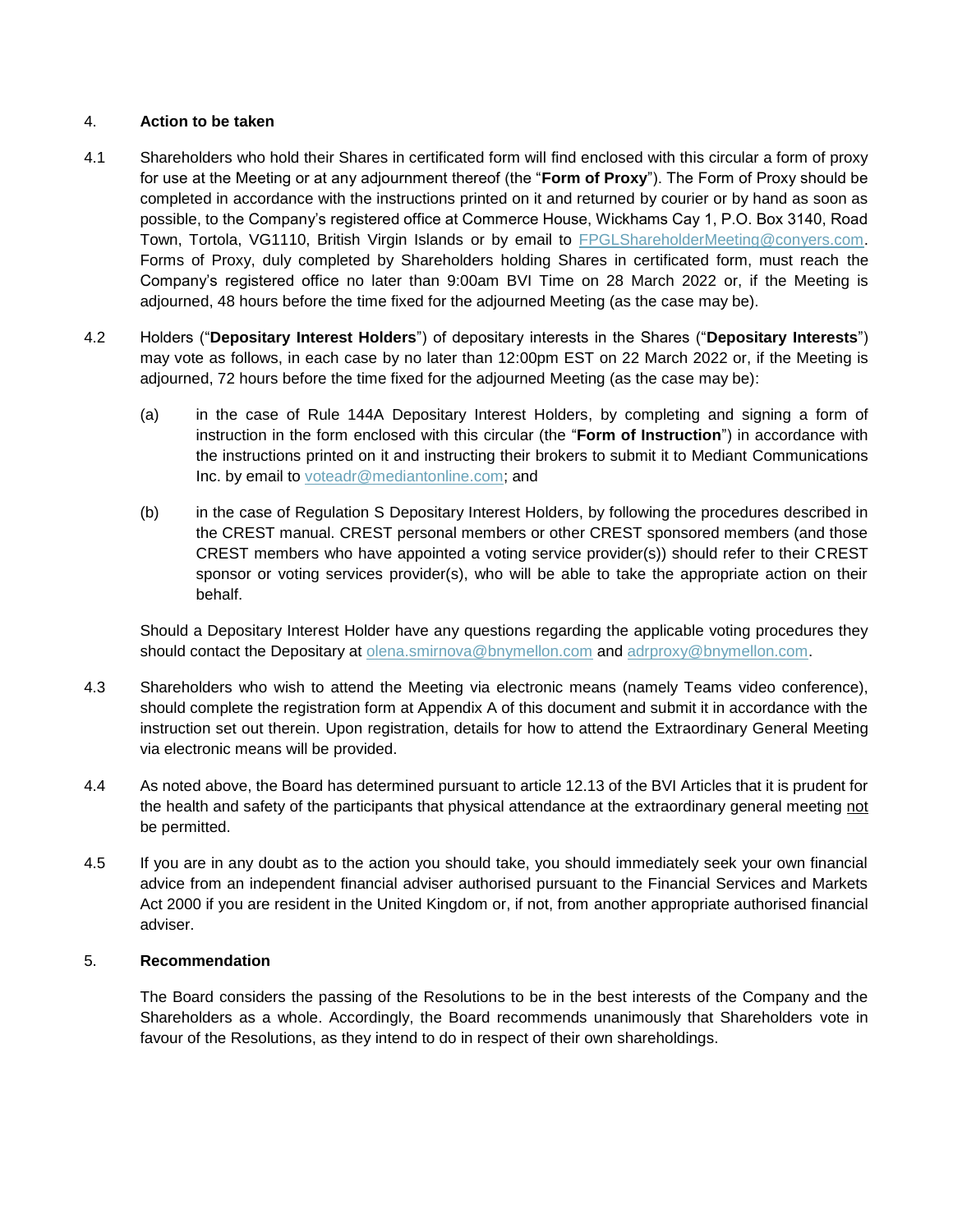Yours sincerely,

/s/ Sergey Aleksandrovich Lomakin

Sergey Aleksandrovich Lomakin

Chairman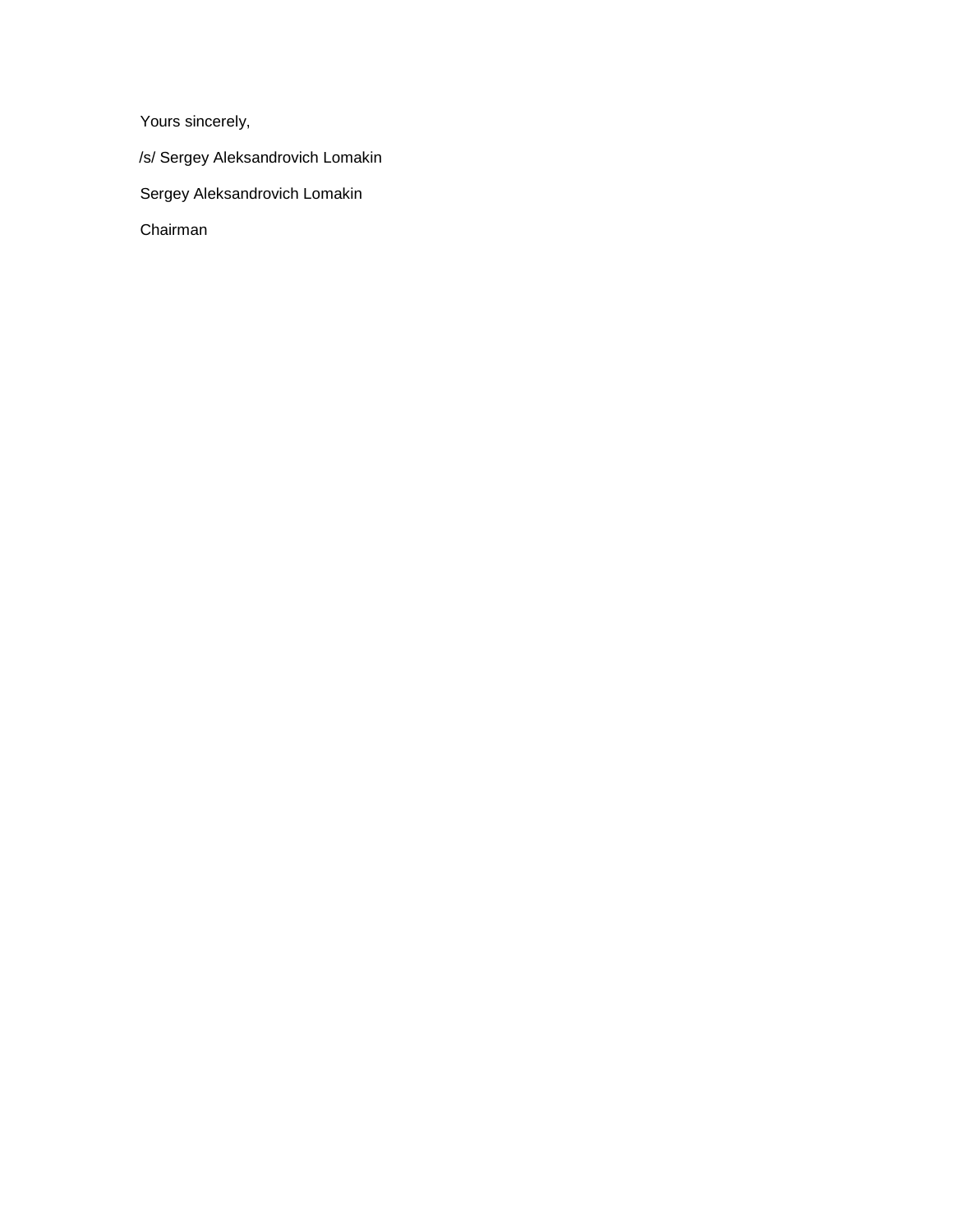## **PART 2**

#### **Summary of Key Differences between BVI Articles and Cyprus Articles**

### **and Shareholder Rights under BVI law and Cypriot law**

As described in the letter from the Chairman set out in Part 1 of this Circular, the Continuation will change the Company's jurisdiction of incorporation from the British Virgin Islands (the "**BVI**") to the Republic of Cyprus.

The rights of the shareholders of the Company are currently governed by the BVI Companies Act and the Company's amended and restated memorandum and articles of association (the "**BVI Articles**"). After the Continuation, the rights of the holders of the Company's securities will be governed by Cypriot law and the Company's Cyprus memorandum and articles of association (the "**Cyprus Articles**").

The following are among the most significant differences between the existing BVI Articles and BVI law, on the one hand, and the Cyprus Articles and Cypriot law, on the other hand:

- Cyprus law prohibits the issuance of shares without par value and requires companies to have a fixed amount of authorised share capital while there are no such capital limitations under BVI law, which permits companies to have an unlimited number of authorised shares with or without par value. In addition, Cyprus law requires that the amount payable on application on each share shall not be less than 25% of the nominal amount of the share. There are no similar restrictions under BVI law;
- Cyprus law requires public companies to have a minimum share capital of EUR25,629 and to have a minimum of seven shareholders and two directors while BVI law provides no similar restrictions;
- Cyprus law requires that amendments to the Cyprus Articles must be approved by special resolution of the shareholders, while BVI law permits amendments to the BVI Articles to be made either by the shareholders or, where the BVI Articles and BVI law permit, by resolutions of the Board; and
- Cyprus law does not recognise the concept of treasury shares and under Cyprus law shares can only be acquired or held by a public company following approval by a special resolution of the shareholders in certain limited circumstances provided in section 57A of the Cyprus Companies Law Cap. 113.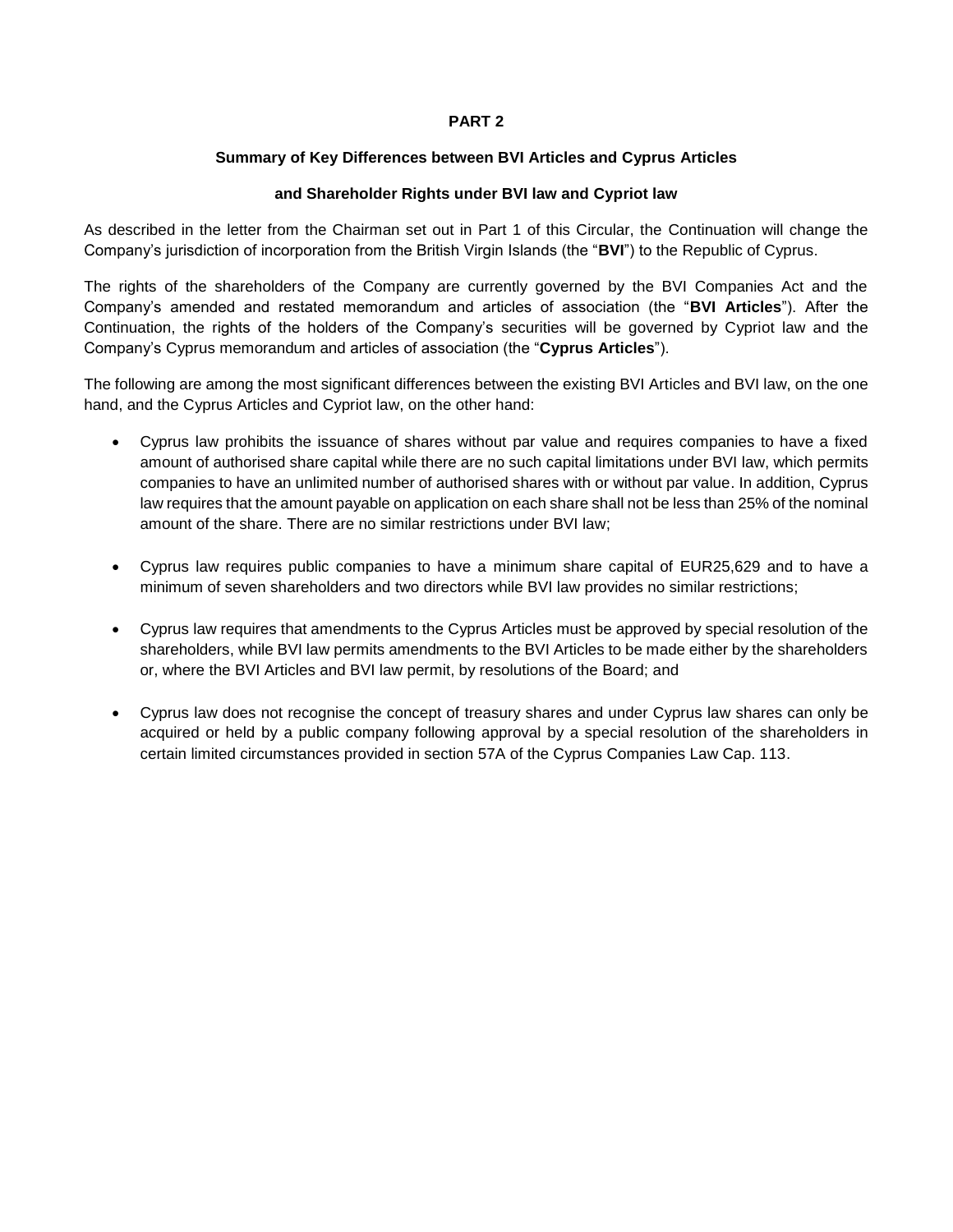Set forth below is a summary of certain differences between the rights that shareholders of the Company currently have under the BVI Articles and BVI law, and the rights that shareholders of the Company will have under the Cyprus Articles and Cypriot law after the Continuation. This summary is not intended to be a complete discussion of the respective rights and it is qualified in its entirety by reference to the BVI Articles, the Cyprus Articles (a form of which is also enclosed) as well as to BVI and Cypriot law.

| <b>Provision</b>                                           | <b>British Virgin Islands</b>                                                                                                                                                                                                                                                                                                                                                                                                                                                                                                                                             | <b>Cyprus</b>                                                                                                                                                                                                                                                                                                     |
|------------------------------------------------------------|---------------------------------------------------------------------------------------------------------------------------------------------------------------------------------------------------------------------------------------------------------------------------------------------------------------------------------------------------------------------------------------------------------------------------------------------------------------------------------------------------------------------------------------------------------------------------|-------------------------------------------------------------------------------------------------------------------------------------------------------------------------------------------------------------------------------------------------------------------------------------------------------------------|
| <b>Authorised Capital</b>                                  | An unlimited number of shares of a<br>single class with no par value.                                                                                                                                                                                                                                                                                                                                                                                                                                                                                                     | Ten million euros (EUR 10,000,000)<br>divided into ten billion (10,000,000,000)<br>shares of 0.1 cent (EUR 0.001) each.                                                                                                                                                                                           |
| <b>Variation of Rights</b>                                 | The rights attached to Shares may only,<br>whether or not the Company is being<br>wound up, be varied with the consent in<br>writing of the holders of a simple<br>majority of the issued Shares or with the<br>sanction of a resolution passed by a<br>simple majority of the votes cast at a<br>separate meeting of the holders of the<br>Shares.                                                                                                                                                                                                                       | The rights attached to Shares may only,<br>be varied with the approval of<br>shareholders holding at least 75% of the<br>total issued shares of the Company.                                                                                                                                                      |
| <b>Amendments to</b><br>Organizational<br><b>Documents</b> | Amendments to the BVI Articles may be<br>made by resolution of the shareholders<br>or by resolution of directors save that no<br>amendment may be made by a<br>Resolution of Directors: (i) to restrict the<br>rights or powers of the shareholders to<br>amend the Memorandum or Articles; (ii)<br>change<br>the<br>percentage<br>οf<br>to<br>shareholders<br>required<br>to pass<br>- a<br>Resolution of Members to amend the<br>Memorandum or Articles; and/or (iii) in<br>circumstances where the Memorandum<br>or Articles cannot be amended by the<br>shareholders. | Amendments to the Cyprus Articles<br>must be made by a Special Resolution<br>of Shareholders (with the approval of<br>shareholders holding at least 75% of the<br>total issued shares of the Company).                                                                                                            |
| <b>Issuance of additional</b><br>share classes             | Under the BVI Articles the Company<br>may from time to time by Resolution of<br>Directors, and without prior notice to or<br>obtaining<br>of<br>the<br>approval<br>any<br>shareholder, amend the BVI Articles to<br>authorise the issuance by the Company<br>of any additional class or classes of<br>shares with or without par value and<br>specify the rights, privileges, restrictions<br>and conditions attaching to each such<br>additional class of Shares, as the Board                                                                                           | Under Cyprus law a Special Resolution<br>of Shareholders (with the approval of<br>shareholders holding at least 75% of the<br>total issued shares of the Company) is<br>required<br>approve<br>rights,<br>to<br>the<br>privileges, restrictions and conditions<br>attaching to any additional class of<br>Shares. |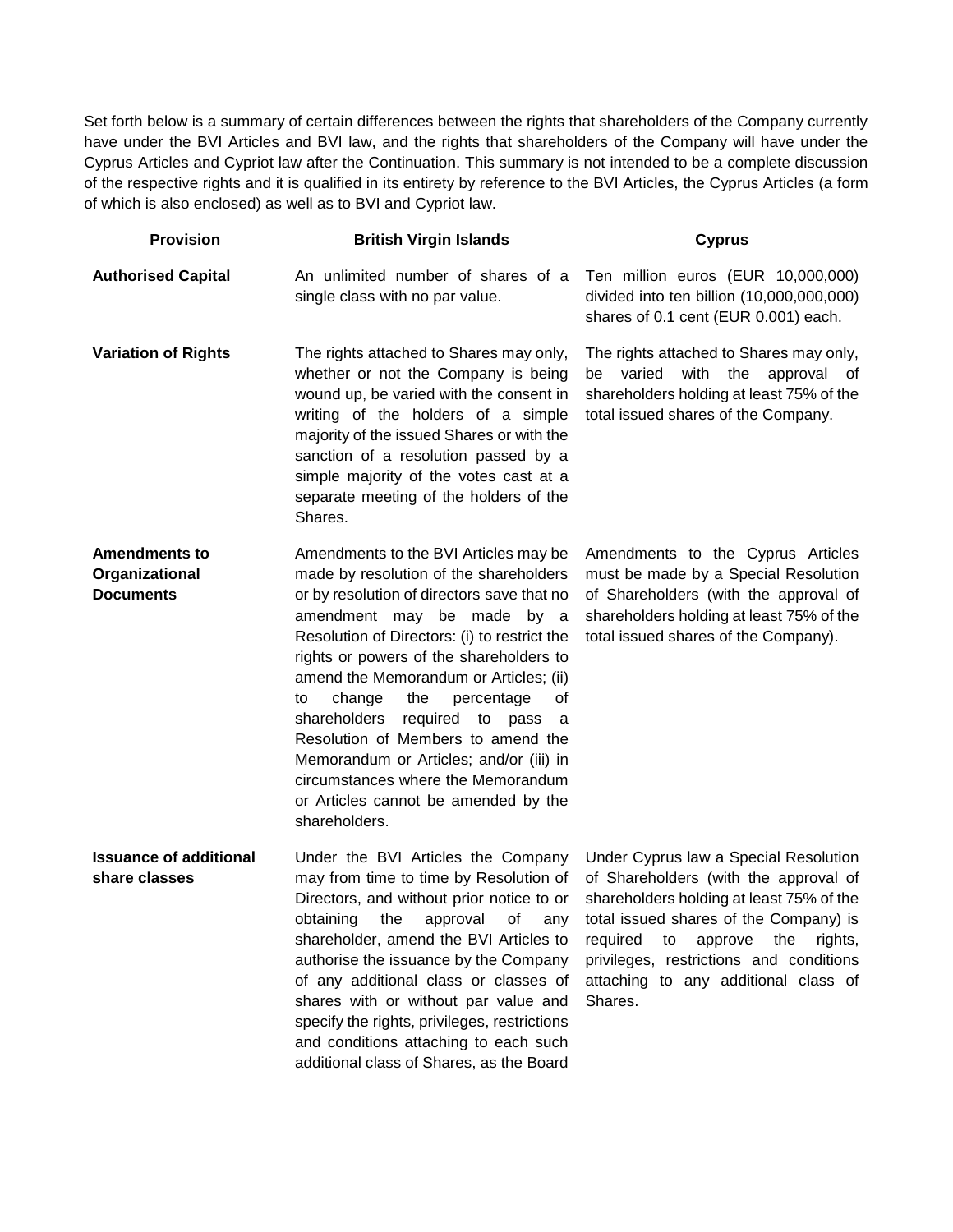may determine in their sole and absolute discretion.

**Notice of Shareholder Meetings** When convening a meeting of shareholders the Board shall give not less than 21 calendar days' written notice in respect of each Annual General Meeting and 10 calendar days' written notice in respect of each other meeting of shareholders. Cyprus law provides that a minimum of 21 days' notice must be given of annual general meetings or shareholder

meetings to consider a special resolution and a minimum of 14 days' notice of other shareholder meetings must be provided, in each case unless written consent is given by shareholders to convene a meeting on shorter notice. Shareholder meetings may be called by

shorter notice: (a) in the case of a meeting called as the annual general meeting by all the members entitled to attend and vote thereat; and (b) in the case of any other meeting, by a majority in number of the members having a right to attend and vote at the meeting, being a majority together holding not less than 95% in nominal value of the shares giving that right.

The Company may only pay interim dividends if: (a) interim accounts are prepared in which the funds available for distribution are shown to be sufficient; and (b) the amount to be distributed cannot exceed the amount of profits made since the end of the last financial year, the annual accounts of which have been finalised, increased by the profits which have been transferred from the last financial year and sums drawn from reserves available for this purpose and reduced by the losses of the previous financial years, and sums to be placed in reserve pursuant to the requirements of the law or the articles of association.

A voluntary liquidator may be appointed by a special resolution of the shareholders (approved by shareholders holding 75% or more of the total issued shares of the company).

**Dividends** The Board may authorise a Distribution (including by way of dividend) at a time and of an amount they think fit if they are satisfied, on reasonable grounds, that, immediately after the Distribution, the value of the Company's assets will exceed its liabilities and the Company will be able to pay its debts as they fall due.

**Liquidation A** voluntary liquidator may be appointed by a resolution of the members (approved by a simple majority of the shareholders present and voting at the meeting) and a resolution of directors.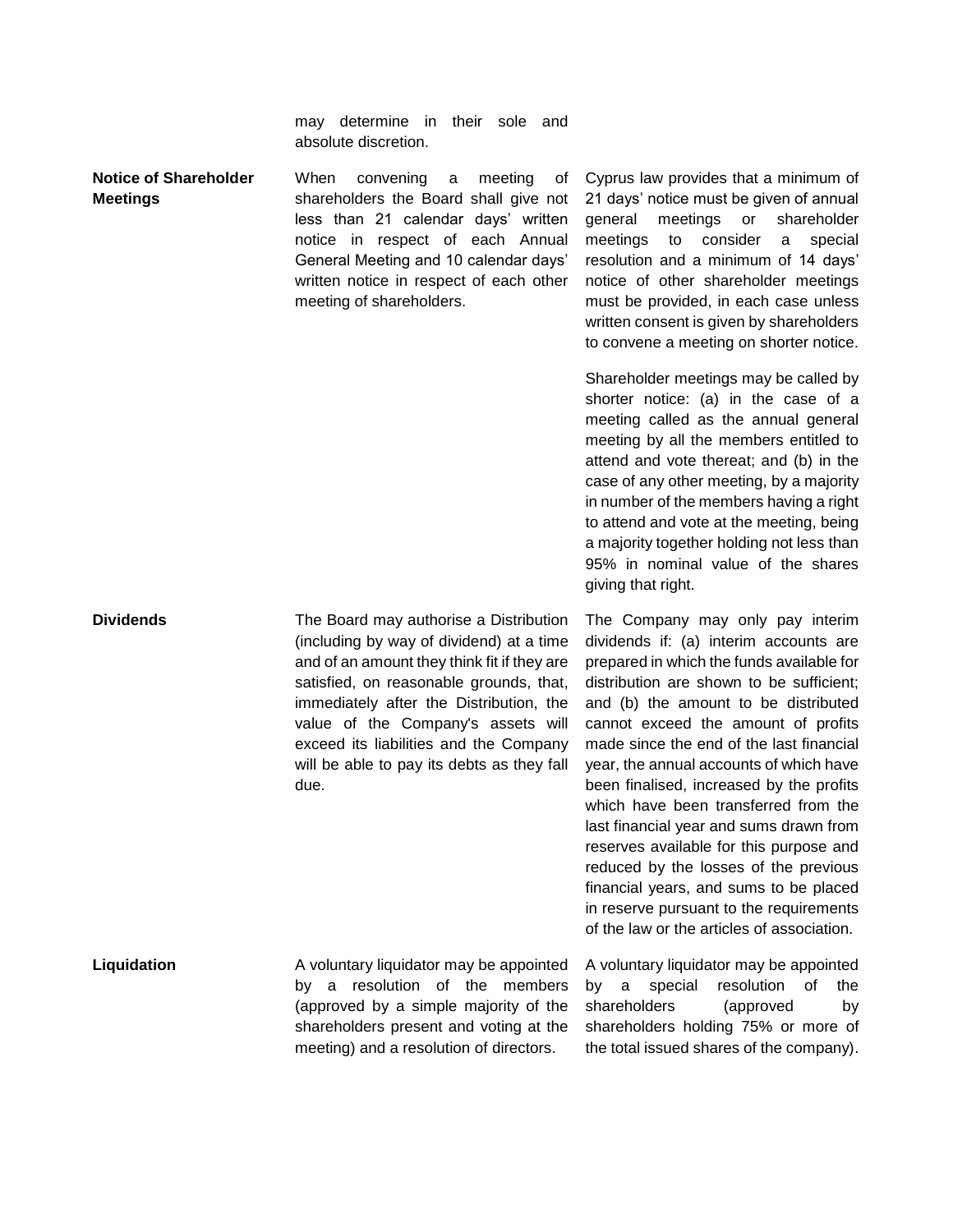## **Fix Price Group Ltd**

*(incorporated in the British Virgin Islands under the BVI Business Companies Act 2004 with registered number 1483801)*

## **NOTICE OF EXTRAORDINARY GENERAL MEETING OF SHAREHOLDERS**

(convened pursuant to article 12.1 of the articles of association of the Company)

**TO BE HELD** ON 30 March 2022 at 09:00am British Virgin Islands (BVI) Time at Commerce House, Wickhams Cay 1, Road Town, Tortola, British Virgin Islands.

**NOTICE IS HEREBY GIVEN** that a meeting of the shareholders of Fix Price Group Ltd (the "**Company**") will be held at Commerce House, Wickhams Cay 1, Road Town, Tortola, British Virgin Islands on 30 March 2022 at 09:00am BVI Time for the purpose of considering and, if thought fit, passing the following resolutions.

## **A. Continuation of the Company into the Republic of Cyprus**

The Company is proposing to apply to the Registrar of Companies in the Republic of Cyprus (the "**Registry**") to continue its incorporation from the British Virgin Islands to the Republic of Cyprus and to be registered in the Registry as a public limited liability company (the "**Continuation**").

Section 184 of the BVI Business Companies Act, 2004, as amended (the "**Act**") permits a company to, subject to any limitations to the contrary in its Memorandum and Articles of Association and by a resolution of directors or a resolution of members, continue as a company incorporated under the laws of a jurisdiction outside the British Virgin Islands in the manner provided under those laws.

Regulation 24 of the Company's Articles of Association (the "**Articles**") provides that the Company may continue as a company incorporated under the laws of a jurisdiction outside the British Virgin Islands by a resolution of the members or a resolution of the directors of the Company.

Accordingly, it is proposed that the shareholders adopt the following resolutions:

Special Resolution 1 Resolution to approve the proposed continuation of the Company from the British Virgin Islands into the Republic of Cyprus.

> Ms. Androula Chatzicharalampous, from the Republic of Cyprus, with ID card no: 777245, a lawyer practicing in the Republic of Cyprus with license number 2920 be and is hereby appointed as the authorized representative of the Company and be and is authorised to sign and execute any necessary document for the redomiciliation of the Company in the Republic of Cyprus.

- Special Resolution 2 Resolution to approve that, if such continuation of the Company is granted by the Registry under the laws of the Republic of Cyprus, subject to the Par Value Amendment (as defined below) first being effected and subject to the Continuation occurring:
	- (a) the Company continue its incorporation in the Republic of Cyprus and discontinue its incorporation under the laws of the British Virgin Islands;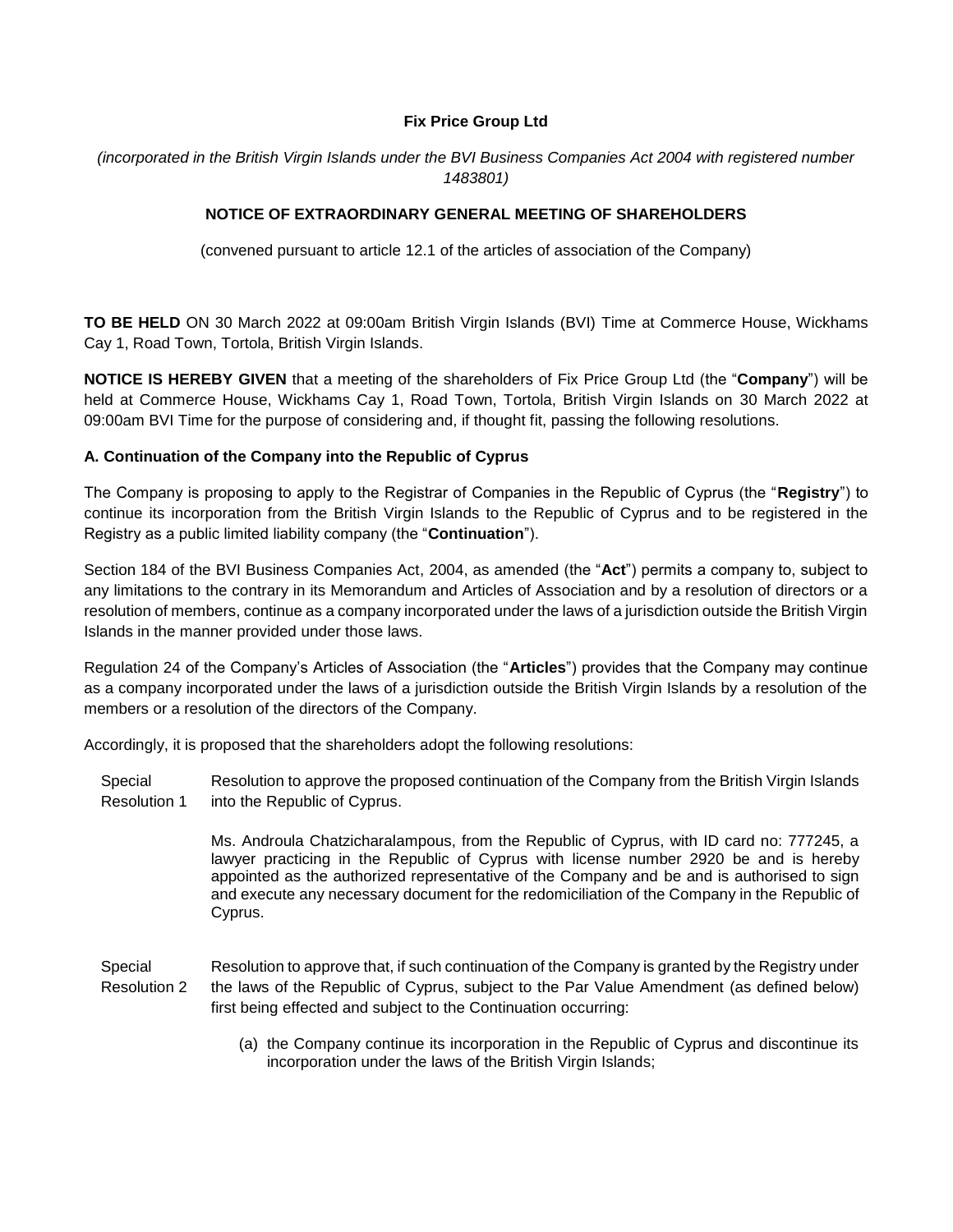- (b) the Company's registered office be changed to 155 Arch. Makariou III, Proteas House, 5<sup>th</sup> Floor, 3026, Limassol, Cyprus;
- (c) the Company take the form of a public limited liability company under the laws of the Republic of Cyprus;
- (d) the Company's memorandum and articles of association be amended in their entirety and replaced by the Cyprus Articles, with such further consequential amendments (effective immediately prior to such continuation) as the directors of the Company may in their absolute discretion deem necessary or appropriate in connection with the continuation;
- (e) the Company's official company name be changed to "Fix Price Group PLC";
- (f) Ms Aikaterini Arampidou (Cyprus passport # L00025004) be appointed as a corporate secretary of the Company who will maintain the registers of members and directors and other corporate records of the Company effective 1 April 2022. PMS Mercury Corporate Services Ltd of 155 Archiepiskopou Makariou III, Proteas House, 5th Floor, 3026, Limassol, Cyprus be appointed as the new assistant corporate secretary of the Company, immediately after the continuation of the Company in the Republic of Cyprus;
- (g) the directors of the Company be and hereby are authorised to do any and all things necessary to effect the registration of the continuation of the Company into the Republic of Cyprus;
- (h) the registered agent of the Company in the British Virgin Islands, Conyers Trust Company (BVI) Limited, be and is hereby authorised to do any and all things necessary to give effect to the foregoing resolutions including the notification of the proposed redomiciliation and such filings required by the laws of the British Virgin Islands to be made at the Registry of Corporate Affairs in the British Virgin Islands; and
- (i) As noted in Special Resolution 1, Ms. Androula Chatzicharalampous, from the Republic of Cyprus, with ID card no: 777245, a lawyer practicing in the Republic of Cyprus with license number 2920 be and is hereby appointed as the authorized representative of the Company and be and is authorised to sign and execute any necessary document for the redomiciliation of the Company in the Republic of Cyprus.

## **B. Establishing par value of EUR 0.001 per ordinary share**

It is a requirement of the laws of the Republic of Cyprus that each share in the Company has a par value. However, the ordinary shares in the Company currently have no par value. Accordingly, it is proposed that the Company's memorandum of association be amended by:

- (a) redesignating the existing Clause 5 thereof as Clause 5.1;
- (b) inserting the words "Subject to the provisions of clause 5.2 below" at the beginning of the first sentence of the redesignated Clause 5.1; and
- $(c)$  inserting the following as a new Clause 5.2:
	- *"5.2 Immediately before a continuation of the Company into the Republic of Cyprus, each Share shall automatically convert into an ordinary share of EUR 0.001 par value.",*

#### (the "**Par Value Amendment**").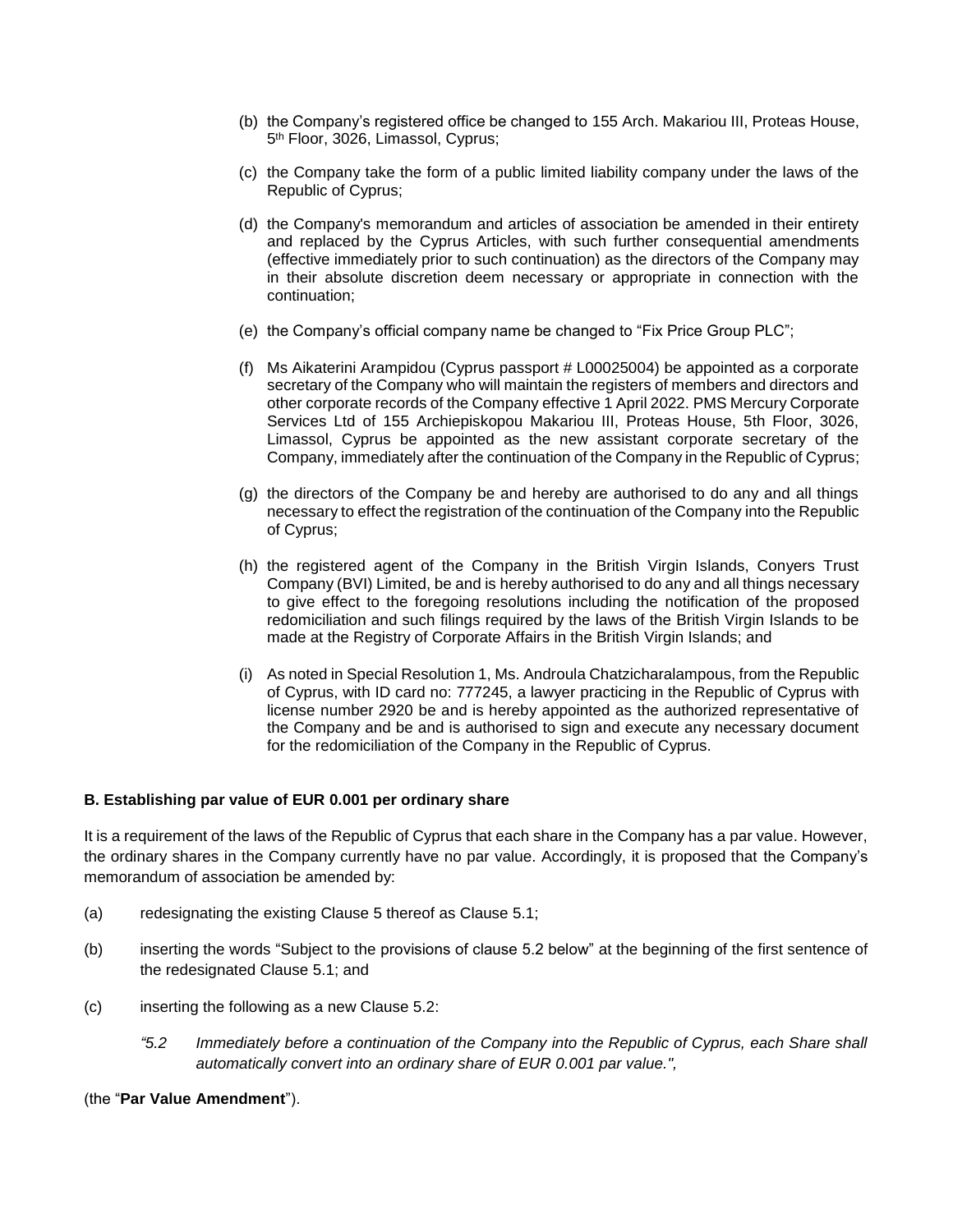Accordingly, it is proposed that the shareholders adopt the following resolution:

Special Resolution 3 Resolution to approve the Par Value Amendment and to authorise and instruct the registered agent of the Company to immediately make all such filings with the Registrar of Corporate Affairs in the British Virgin Islands to reflect the Par Value Amendment (either by filing notice of the Par Value Amendment pursuant to Section 13(1)(a) of the BVI Business Companies Act, 2004 (as amended) (the "**Act**") or an amended and restated version of the Company's memorandum and articles pursuant to Section 13(1)(b) of the Act).

#### **D. Re-election of the Directors**

Special Resolution 4 Resolution to re-elect, with effect from the moment the Cyprus Articles come into force, each current Director (i.e., Dmitry Nikolaevich Kirsanov, Alexander Anatolievich Tynkovan, Gregor William Mowat, Elena Titova, Alexey Makhnev, Sergei Aleksandrovich Lomakin and Artem Karenovich Khachatryan) to the Board of Directors until the next Annual General Meeting.

## **NOTES**

The following notes explain the general rights of Shareholders and Depositary Interest Holders and the rights to attend and vote at the Meeting of Shareholders or to appoint someone else to vote on their behalf.

### **Special Resolutions**

Although neither BVI law nor the Articles provide for the concept of a "special resolution", it is a requirement of Cyprus law that the Resolutions be passed by a majority of not less than 75% of the members entitled to vote at the Meeting.

#### **Holders of Shares in certificated form**

- 1. All holders (the "**Shareholders**") of Ordinary Shares in the Company (the "**Shares**") have the right to attend, speak and vote at the Meeting. A Shareholder is entitled to appoint one or more proxies to exercise all or any of his or her rights to attend and to speak and vote in his or her place. A proxy need not be a Shareholder of the Company. Entitlement to attend and vote at the Meeting, and the number of votes which may be cast at the Meeting, will be determined by reference to the Company's register of Shareholders at 9:00am BVI Time on 28 March 2022 or, if the Meeting is adjourned, 48 hours before the time fixed for the adjourned Meeting (as the case may be).
- 2. Registered Shareholders holding shares in certificated form should complete the form of proxy provided with the Notice of Meeting (the "**Form of Proxy**"). The Form of Proxy must be deposited in hard copy form by courier or by hand at the Company's registered office at Commerce House, Wickhams Cay 1, P.O. Box 3140, Road Town, Tortola, VG1110, British Virgin Islands or by email to [FPGLShareholderMeeting@conyers.com](mailto:FPGLShareholderMeeting@conyers.com) no later than 9:00am BVI Time on 28 March 2022 or, if the Meeting is adjourned, 48 hours before the time fixed for the adjourned Meeting (as the case may be).
- 3. The Form of Proxy must be signed and dated by the Shareholder or his/her attorney duly authorised in writing. If Shares in the Company are held by a nominee(s), a form(s) of proxy must be completed and signed by the nominee(s). If the Shareholder is a company, it may execute under its common seal or under the hand of an officer or attorney so authorised. Any power of attorney or any other authority under which the Form of Proxy is signed (or a duly certified copy of such power or authority) must be included with the Form of Proxy.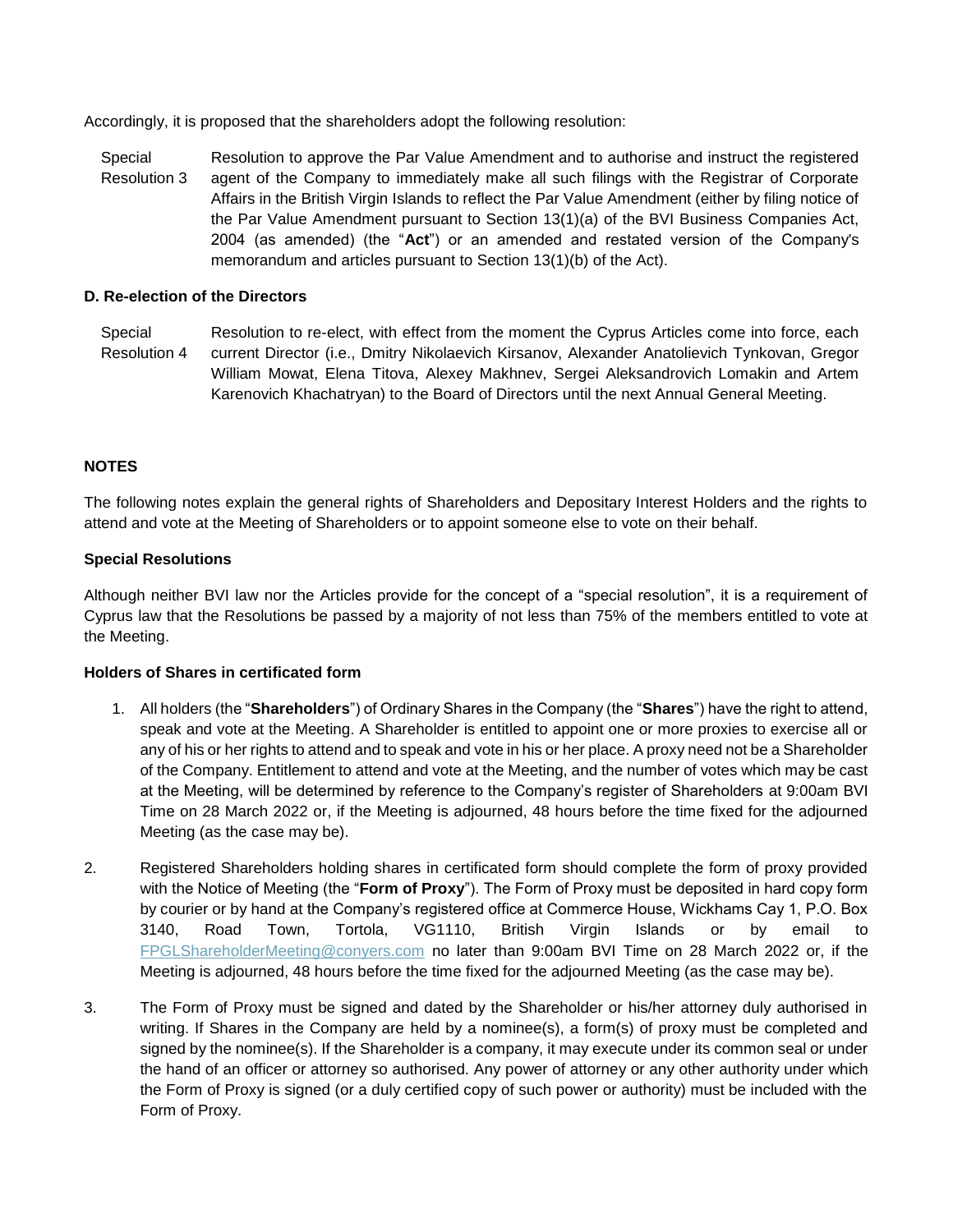4. When two or more valid but differing appointments of proxy are delivered or received for the same Share for use at the same Meeting, the one which is last validly delivered or received (regardless of its date or the date of its execution) shall be treated as replacing and revoking the other or others as regards that share. If the Company is unable to determine which appointment was last validly delivered or received, none of them shall be treated as valid in respect of that Share.

## **Depositary Interest Holders**

- 1 Holders ("**Depositary Interest Holders**") of depositary interests in the Shares ("**Depositary Interests**") may vote as follows, in each case by no later than 12:00pm EST on 22 March 2022 or, if the Meeting is adjourned, 72 hours before the time fixed for the adjourned Meeting (as the case may be):
	- (a) in the case of Rule 144A Depositary Interest Holders, using the form of instruction provided with the Notice of Meeting (the "**Form of Instruction**") and instructing their brokers to submit it to Mediant Communications Inc. by email to **voteadr@mediantonline.com**; and
	- (b) in the case of Regulation S Depositary Interest Holders, by following the procedures described in the CREST manual. CREST personal members or other CREST sponsored members (and those CREST members who have appointed a voting service provider(s)) should refer to their CREST sponsor or voting services provider(s), who will be able to take the appropriate action on their behalf.
- 2. In order for an instruction made by means of CREST to be valid, the appropriate CREST message (a "**CREST Voting Instruction**") must be properly authenticated in accordance with the specifications of Euroclear UK & Ireland Limited ("**Euroclear**") and must contain the information required for such instructions, as described in the CREST Manual (available via [https://my.euroclear.com/eui/en/reference/public/legal-information/legal-basics.html\)](https://my.euroclear.com/eui/en/reference/public/legal-information/legal-basics.html). The message, regardless of whether it relates to the appointment of a proxy, or to an amendment to an instruction given to a previously appointed proxy, in order to be valid, must be transmitted as instructed by Euroclear. For this purpose, the time of receipt will be taken to be the time (as determined by the timestamp applied to the CREST Voting Instruction by the CREST applications host) from which the issuer's agent is able to retrieve the CREST Voting Instruction by enquiry to CREST in the manner prescribed by CREST.
- 3. CREST members and, where applicable, their CREST sponsors or voting service providers should note that Euroclear does not make available special procedures in CREST for any particular messages. Normal system timings and limitations will therefore apply in relation to the transmission of CREST Voting Instructions. It is the responsibility of the CREST member concerned to take (or, if the CREST member is a CREST personal member or sponsored member or has appointed a voting service provider(s), to procure that the CREST sponsor or voting service provider(s) take(s)) such action as shall be necessary to ensure that a CREST Voting Instruction is transmitted by means of the CREST service by any particular time. In this connection, CREST members and, where applicable, their CREST sponsors or voting service providers are referred, in particular, to those sections of the CREST Manual concerning practical limitations of the CREST system and timings.
- 4. The Company may treat as invalid a CREST Voting Instruction in the circumstances set out in Regulation 35(5)(a) of the Uncertificated Securities Regulations 2001.
- 5. Should a Depositary Interest Holder have any questions regarding the applicable voting procedures they should contact the Depositary at **[olena.smirnova@bnymellon.com](mailto:olena.smirnova@bnymellon.com)** and **adrproxy@bnymellon.com**.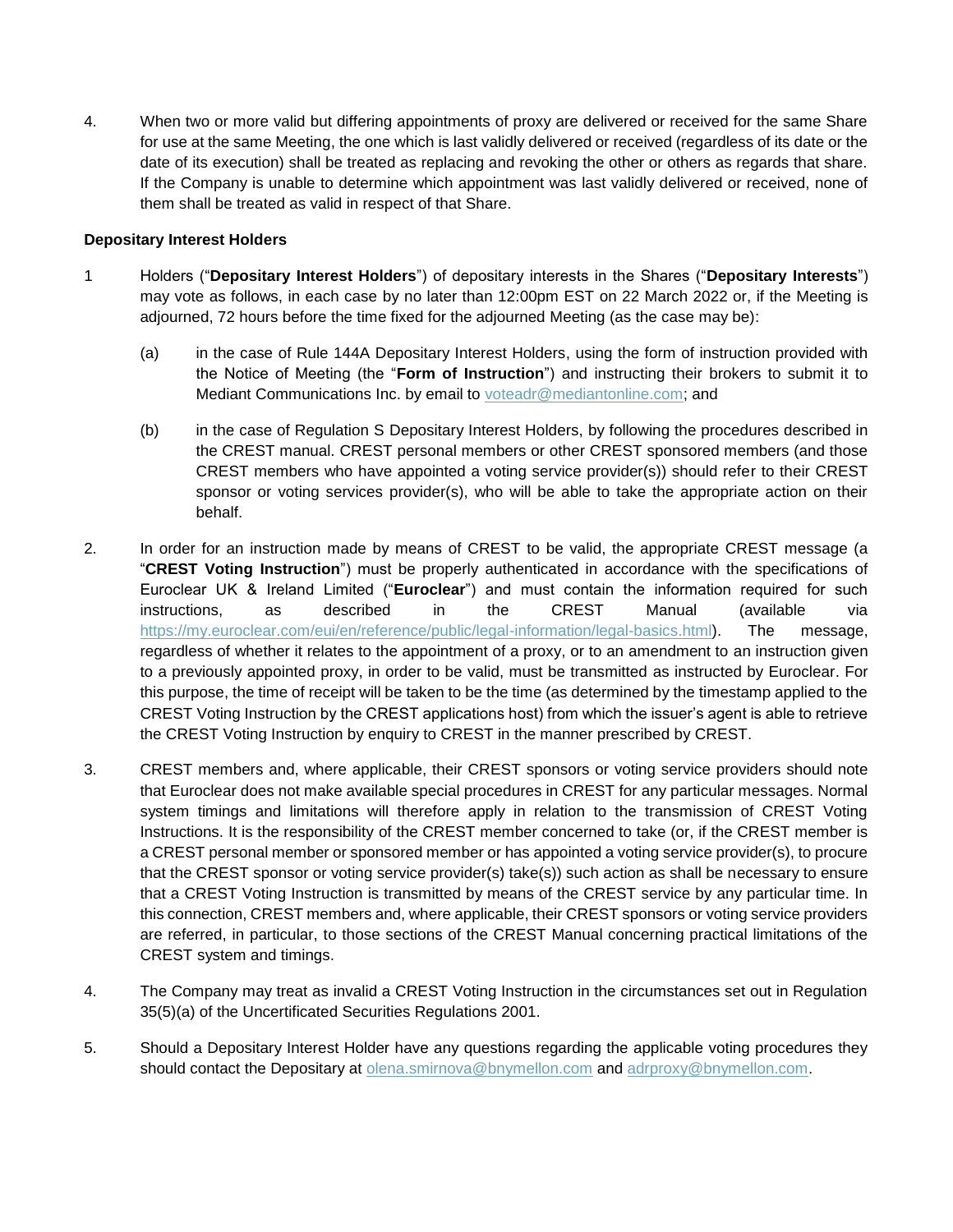## **Attendance at the Meeting**

- 1. Given the ongoing Covid-19 global pandemic, the Board has determined pursuant to article 12.13 of the BVI Articles that it is prudent for the health and safety of the participants that physical attendance at the extraordinary general meeting not be permitted. Shareholders are encouraged to vote by proxy in accordance with the instructions above.
- 2. Any Shareholder (or proxy who is not the Chairman of the Meeting) who wishes to attend the Meeting via electronic means (namely Teams video conference) should complete and return the registration form at Appendix A of the Circular in accordance with the instructions therein no later than 9:00am BVI Time on 28 March 2022 (or not less than 48 hours before the time appointed for holding an adjourned Meeting) in order to receive the relevant Teams login details and instructions for joining the Meeting.

### **General**

- 1. Any corporation which is a Shareholder may by resolution of its directors or other governing body or officers authorised by such body authorise such person or persons as it thinks fit to act as its representative at the Meeting. Any person so authorised shall be entitled to exercise on behalf of the corporation which he represents the same powers as that corporation could exercise if it were an individual Shareholder.
- 2. The instrument appointing a proxy and the power of attorney or other authority (if any) under which it is signed or a notarially certified copy of such power or authority shall be delivered to the Company's registered office at Commerce House, Wickhams Cay 1, P.O. Box 3140, Road Town, Tortola, VG1110, British Virgin Islands not less than 48 hours before the time appointed for holding the Meeting (the time appointed for holding the Meeting being 09:00am BVI Time on 30 March 2022) or not less than 48 hours before the time appointed for holding an adjourned Meeting of Shareholders at which the person named in the instrument proposes to vote.
- 3. Forms of Instruction duly completed by Depositary Interest Holders must reach the Depositary by no later than 12:00 pm EST on 22 March 2022 or, if the Meeting is adjourned, not less than 72 hours before the time appointed for holding the adjourned Meeting.
- 4. Information regarding the Meeting, including a copy of this notice can be found on the Company's website at [https://ir.fix-price.com/investors/general\\_meetings\\_of\\_shareholders/.](https://ir.fix-price.com/investors/general_meetings_of_shareholders/)
- 5. As at 28 February 2022 (being the latest business date prior to the publication of this Notice), the Company's issued share capital consists of 850,000,000 Ordinary Shares. Therefore, the total voting rights in the Company as at 28 February 2022 are 850,000,000.